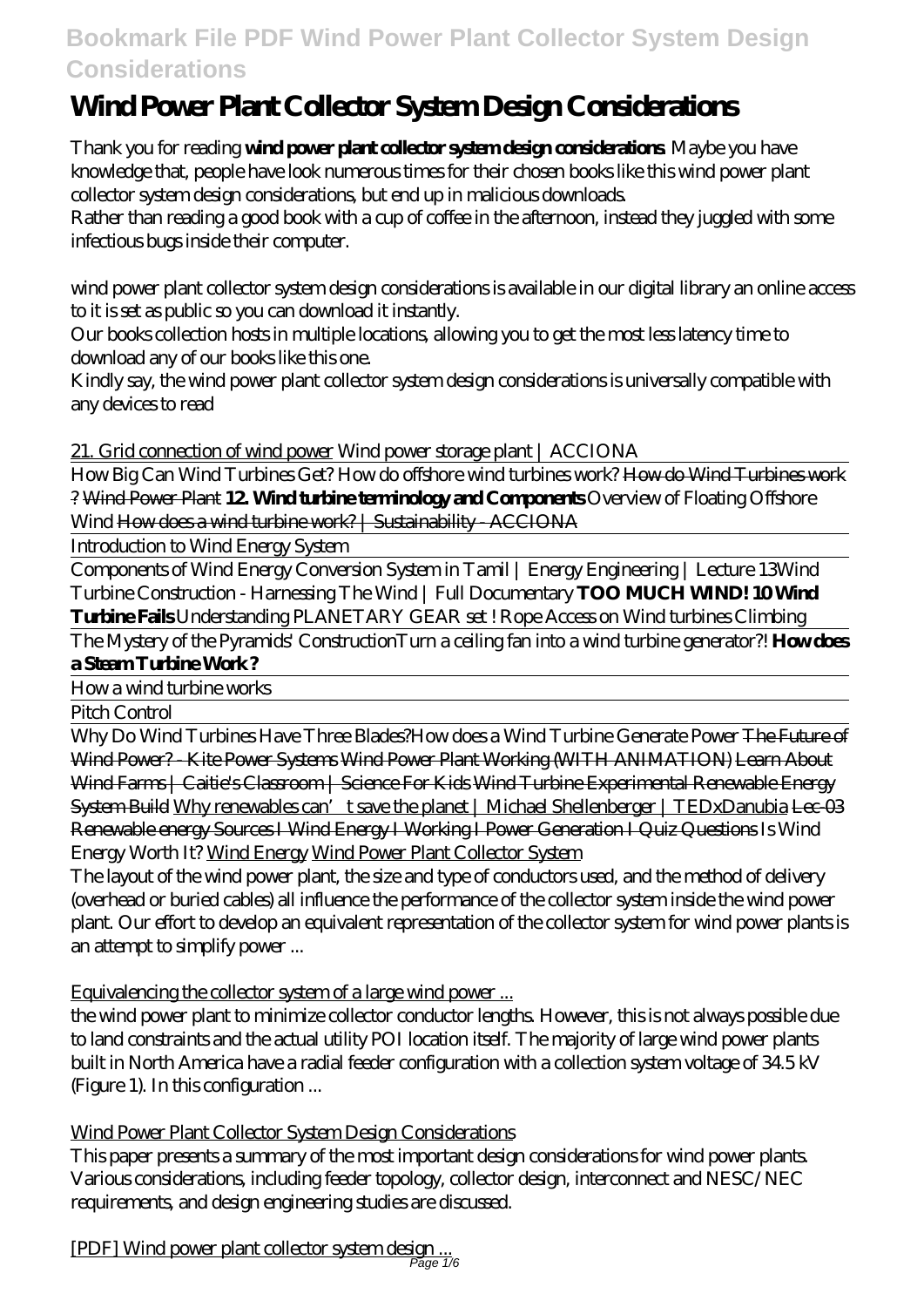The collector system of your wind plant delivers wind energy from the turbines to the collector substation, and on to the transmission grid. It's a complex system that has design requirements distinctly different from typical medium-voltage distribution systems.

#### Wind Energy - S & C Electric

substation, wind power plant, wind turbine generator. I. INTRODUCTION onventional utility design practices for substations and distribution systems are typically very different than the those applied for the medium-voltage collector system, collector and/or interconnect substation, and high-voltage transmission line of a wind power plant (WPP ...

#### Wind Power Plant Substation and Collector System...

Wind Farm Collector System Grounding by Steven W. Saylors, P.E. Chief Electrical Engineer Vestas Americas Introduction • Need for grounding • Codes and Standards for grounding • Wind Turbine Generator grounding design • Foundation + Horizontal Electrode grounding design – Integrated with rest of wind power plant • Collection System ...

### Wind Farm Collector System Grounding.ppt [Read-Only]

collector system (ECS) parameters for preliminary power system studies of large wind power plants (WPP) represented by a single-wind turbine generator models. The accuracy that can be expected with a generic ECS is quantified for WPPs in the range of 100 to 300 MW. Express in pu of any WPP basis, the generic ECS parameters are constants.

#### Generic Equivalent Collector System Parameters for Large ...

This system distributes the wind turbines over several series circuits and permits the use of lower rated equipment. Similar to the Single String Configuration, in the event of a cable failure, the wind turbines beyond the faulted cable will not be available until the cable is repaired. The wind power plant collection system is a necessary, but often under-appreciated part of the wind plant. Optimizing the collector system can yield an incremental R0I greater than the overall wind plant R0I.

#### CCBDA Wind Farm Collector Systems

wind power plant collector system design considerations is available in our digital library an online access to it is set as public so you can download it instantly. Our books collection saves in multiple locations, allowing you to get the most less latency time to download any of our books like this one.

# Wind Power Plant Collector System Design Considerations ...

Figure 7-6: System One Line Diagram for Wind Plant 2. ..... 74 Figure 7-7: Relay Fault Record of Filtered Currents & Voltages from Wind Plant 2, POI..... 75 Figure 7-8: Relay Fault Record of Filtered Currents & Voltages from Wind Plant 2, Collector

#### Fault Current Contributions from Wind Plants

Describe the collector system topologies in offshore wind power plants. Expert Answer The wind farm collection system gathers the wind turbines power production and brings it to a central collection point (CCP), which then ties in to the main grid through the transmission system .Th view the full answer

#### Solved: Describe The Collector System Topologies In Offsho...

The IEEE Power and Energy Society (PES) wind plant collector system design working group published a number of papers covering different aspects of collector system design (Camm et al., 2009a ...

#### E.H. Camm's research works

In a wind power plant, turbines are required to be interconnected to get the best out of them. They are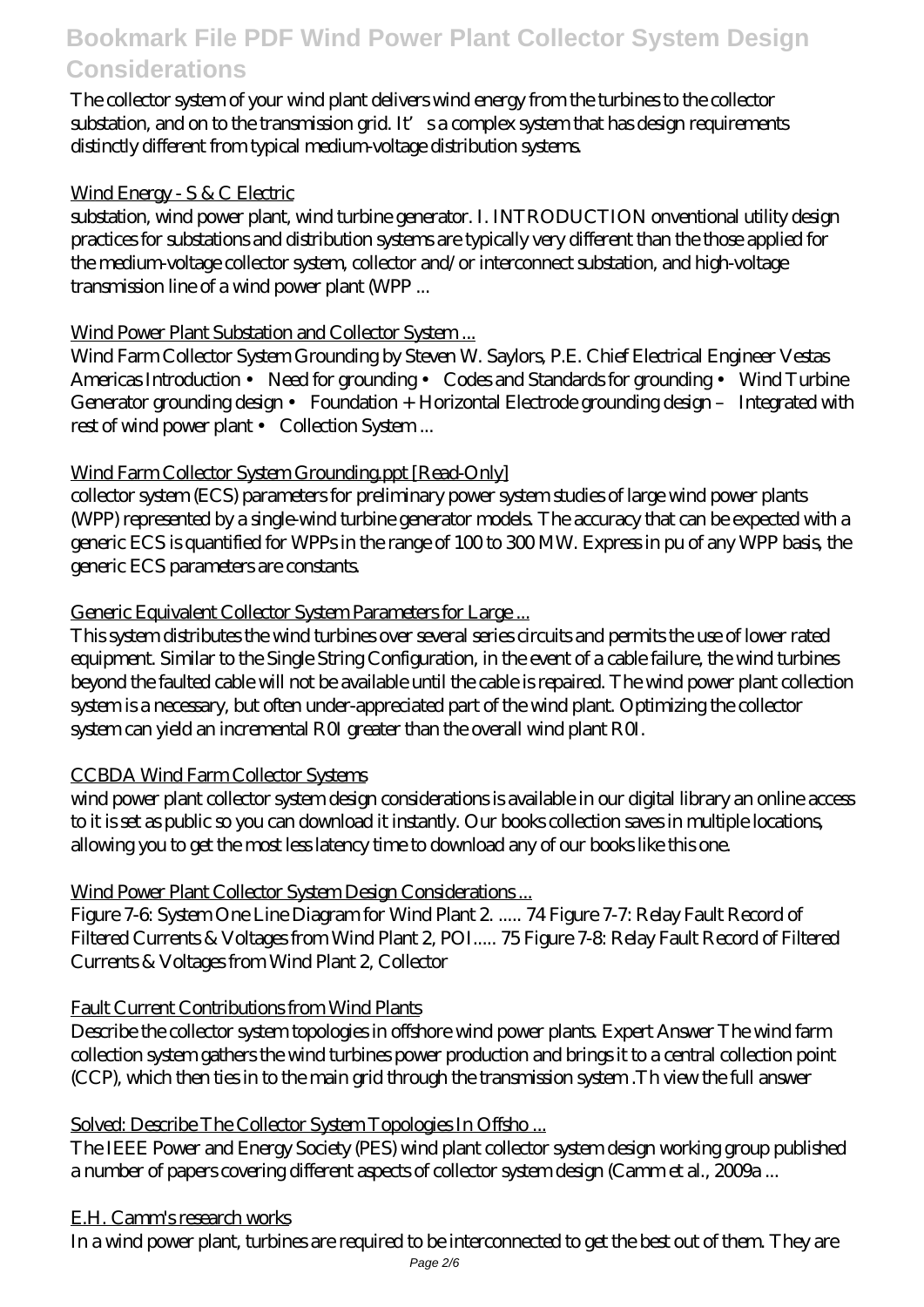connected to each other by a medium voltage power collection system usually around 35.5 kV along with a communication network, that helps them to communicate. For better explanation watch the video given below:

### How Wind Power Plant Works?- Complete Explanation ...

Collection circuit design: A central factor in any wind plant is the local lower-voltage collection system used to move energy from individual turbines to transmission substations while considering turbine placement for maximum energy extraction and agricultural constraints such as location of field drainage systems. We will explore various collection circuit technologies, including high phase order, high surge impedance loading and high temperature conductors, dynamic loading equipment, and ...

### Wind Energy Conversion System and Grid Operations

The IEEE Power and Energy Society (PES) wind plant collector system design working group published a number of papers covering different aspects of collector system design (Camm et al., 2009a ...

### M.R. Behnke's research works

Wind Plant Collection System Design Objectives. Wind Plant Performance Requirements. Economic Evaluation Factors. Collection System Electrical Design. Plant Control and Communication. References. Wind Power in Power Systems, Second Edition. Related; Information; Close Figure Viewer. Browse All Figures Return to Figure. Previous Figure Next Figure.

### Electrical Design of a Wind Power Plant - Wind Power in ...

This guide is primarily concerned with the collector systems grounding for wind power plants. This guide is not intended for the wind power plant substation, however since the substation is typically interconnected with the collector system, its design might affect or be affected by the collector system.

#### IEEE P2760 - Techstreet

A transient analysis was performed for a wind plant design which utilizes larger amounts of generation on feeder circuit breakers. The studied wind farm power system included a circuit with 39 – GE 2.72 MW wind turbines and a very long feeder circuit with a home-run cable section of 21,995 feet and a total collector circuit of 213,985 feet.

# Wind Plant Transient Evaluation Studies - EnerNex

The overall function of wind farm collector system is to collect power from individual wind turbine and maximize the overall energy generation by taking into account the installation cost and performance. Various configurations for wind farm collector system have been either employed or proposed as a conceptual design [24–26].

# Review of DC System Technologies for Large Scale ...

Typical wind plant collection system voltage and KVA ratings are at the extreme end of the distribution class IEEE Standards. The wtg padmount transformer is subjected to thermal cycling that is more severe than in a typical distribution transformer as the output of the turbine is constantly changing with the wind.

Wind Power Generation is a concise, up-to-date and readable guide providing an introduction to one of the leading renewable power generation technologies. It includes detailed descriptions of on and offshore generation systems, and demystifies the relevant wind energy technology functions in practice as well as exploring the economic and environmental risk factors. Engineers, managers, policymakers and those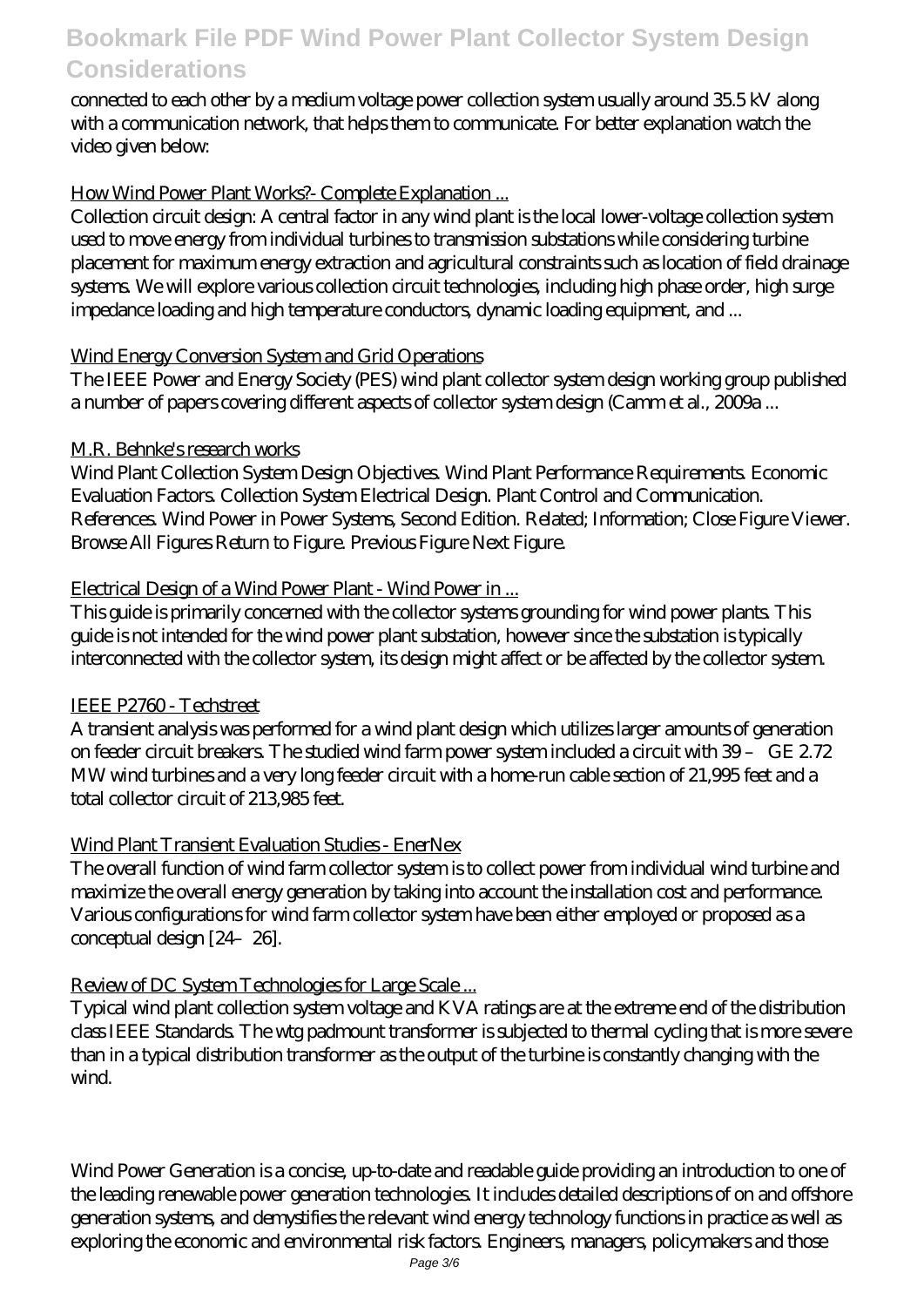involved in planning and delivering energy resources will find this reference a valuable guide, to help establish a reliable power supply address social and economic objectives. Focuses on the evolution and developments in wind energy generation Evaluates the economic and environmental viability of the systems with concise diagrams and accessible explanations

The second edition of the highly acclaimed Wind Power in Power Systems has been thoroughly revised and expanded to reflect the latest challenges associated with increasing wind power penetration levels. Since its first release, practical experiences with high wind power penetration levels have significantly increased. This book presents an overview of the lessons learned in integrating wind power into power systems and provides an outlook of the relevant issues and solutions to allow even higher wind power penetration levels. This includes the development of standard wind turbine simulation models. This extensive update has 23 brand new chapters in cutting-edge areas including offshore wind farms and storage options, performance validation and certification for grid codes, and the provision of reactive power and voltage control from wind power plants. Key features: Offers an international perspective on integrating a high penetration of wind power into the power system, from basic network interconnection to industry deregulation; Outlines the methodology and results of European and North American largescale grid integration studies; Extensive practical experience from wind power and power system experts and transmission systems operators in Germany, Denmark, Spain, UK, Ireland, USA, China and New Zealand; Presents various wind turbine designs from the electrical perspective and models for their simulation, and discusses industry standards and world-wide grid codes, along with power quality issues; Considers concepts to increase penetration of wind power in power systems, from wind turbine, power plant and power system redesign to smart grid and storage solutions. Carefully edited for a highly coherent structure, this work remains an essential reference for power system engineers, transmission and distribution network operator and planner, wind turbine designers, wind project developers and wind energy consultants dealing with the integration of wind power into the distribution or transmission network. Up-to-date and comprehensive, it is also useful for graduate students, researchers, regulation authorities, and policy makers who work in the area of wind power and need to understand the relevant power system integration issues.

There are a number of books in the market about wind energy, turbine controllers, modelling and different aspects of integration of Wind Farm Power Plants ( WPP) to grids. But none of these books meets the expectations of design and field engineers/technicians to address directly the setting and design philosophy of different Intelligent Electronic Devices (IED) of WPP networks. This book provides practical applications of numerical relays for protection and control of different parts of onshore & offshore WPP network namely wind turbine generator, collector feeder and EHV interconnection transmission line to grid. In addition required changes to existing special protection system (SPS) and runback scheme by adding a new WPP are discussed. The topology and characteristics of WPP networks are different from convectional one for both onshore and offshore WPP. In addition the fault current contribution from wind farm generators are low (1.1-1.2 pu). These causes significant challenge for setting and design of IEDs of WPP in order to meet the common industry practice requirement with respect to reliability, sensitivity, stability, security and grading coordination. The author believes that this book may be unique with respect to addressing these challenges and provision of the mitigation techniques to rectify the deficiencies of existing industry practice which otherwise have not been discussed for real systems in any other book. The content of this book have been successfully applied in the field for various WPPs projects and consequently can be used as a practical guideline for implementation for future projects. The content of the book covers Principal of Operation of WPP , Modelling of different com ponents of WPP, Short Circuit current and voltage characteristics of different type of wind turbine generators, Setting and Design of Protection systems of WPP Network , Design of Control systems of WPP, Lightening and Overvoltage Protection of WPP and Analysis of Disturbance on the WPP networks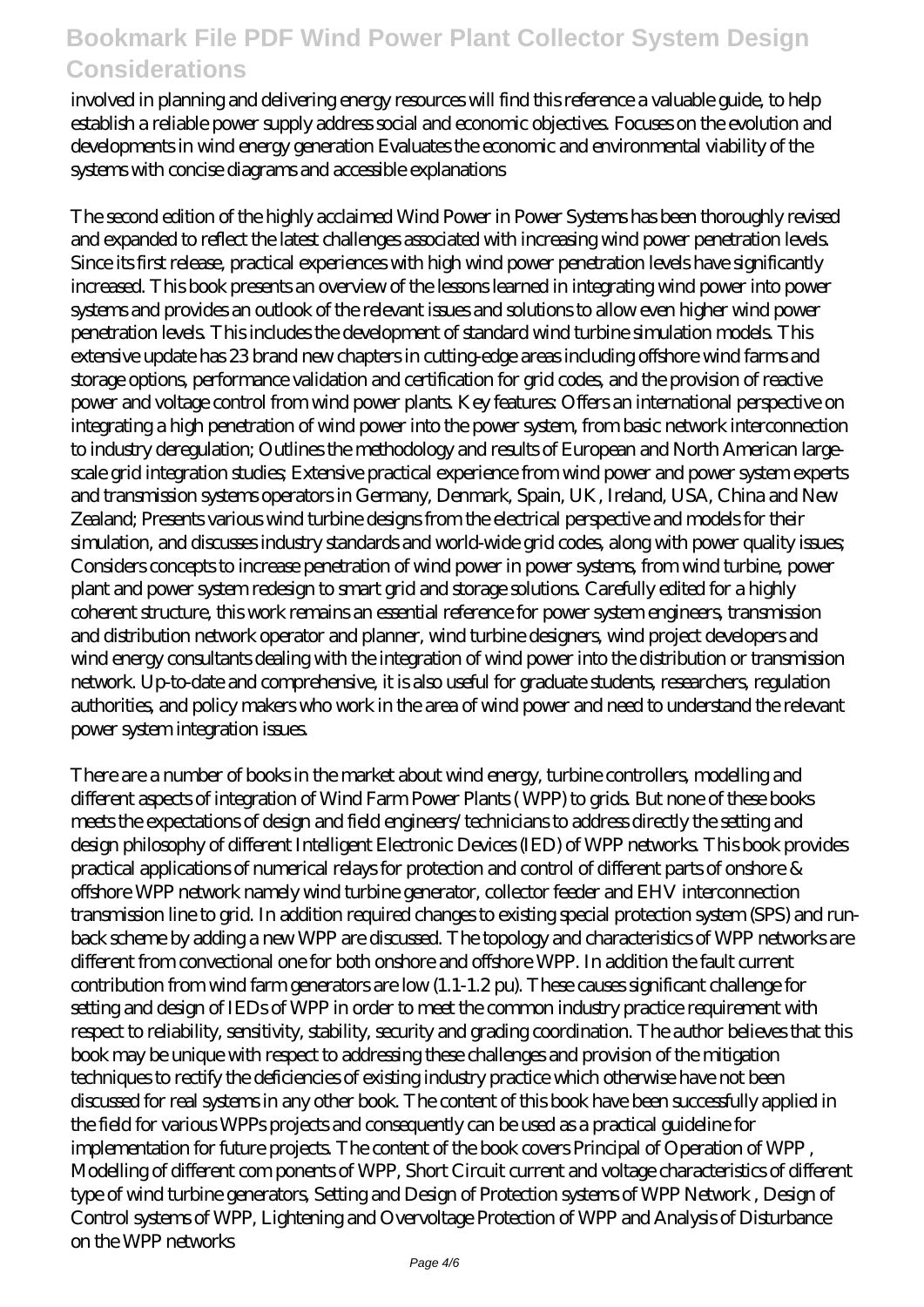The offshore wind sector's trend towards larger turbines, bigger wind farm projects and greater distance to shore has a critical impact on grid connection requirements for offshore wind power plants. This important reference sets out the fundamentals and latest innovations in electrical systems and control strategies deployed in offshore electricity grids for wind power integration. Includes: All current and emerging technologies for offshore wind integration and trends in energy storage systems, fault limiters, superconducting cables and gas-insulated transformers Protection of offshore wind farms illustrating numerous system integration and protection challenges through case studies Modelling of doubly-fed induction generators (DFIG) and full-converter wind turbines structures together with an explanation of the smart grid concept in the context of wind farms Comprehensive material on power electronic equipment employed in wind turbines with emphasis on enabling technologies (HVDC, STATCOM) to facilitate the connection and compensation of large-scale onshore and offshore wind farms Worked examples and case studies to help understand the dynamic interaction between HVDC links and offshore wind generation Concise description of the voltage source converter topologies, control and operation for offshore wind farm applications Companion website containing simulation models of the cases discussed throughout Equipping electrical engineers for the engineering challenges in utility-scale offshore wind farms, this is an essential resource for power system and connection code designers and pratitioners dealing with integation of wind generation and the modelling and control of wind turbines. It will also provide high-level support to academic researchers and advanced students in power and renewable energy as well as technical and research staff in transmission and distribution system operators and in wind turbine and electrical equipment manufacturers.

Today's readers learn the basic concepts of power systems as they master the tools necessary to apply these skills to real world situations with POWER SYSTEM ANALYSIS AND DESIGN, 6E. This new edition highlights physical concepts while also giving necessary attention to mathematical techniques. The authors develop both theory and modeling from simple beginnings so readers are prepared to readily extend these principles to new and complex situations. Software tools and the latest content throughout this edition aid readers with design issues while reflecting the most recent trends in the field. Important Notice: Media content referenced within the product description or the product text may not be available in the ebook version.

This far-reaching resource covers a full spectrum of multi-faceted considerations critical for energy generation decision makers considering the adoption or expansion of wind power facilities. It contextualizes pivotal technical information within the real complexities of economic, environmental, practical and socio-economic parameters. This matrix of coverage includes case studies and analysis from developed and developing regions, including North America and Europe, Asia, Latin America, the Middle-East and Africa. Crucial issues to power generation professionals and utilities such as: capacity credits; fuel saving; intermittency; penetration limits; relative cost of electricity by generation source; growth and cost trends; incentives; and wind integration issues are addressed. Other economic issues succinctly discussed inform financial commitment to a project, including investment matrices, strategies for economic evaluations, econometrics of wind energy, cost comparisons of various investment strategies, and cost comparisons with other energy sources. Due to its encompassing scope, this reference will be of distinct interest to practicing engineers, policy and decision makers, project planners, investors and students working in the area of wind energy for power generation.

The new edition of POWER SYSTEM ANALYSIS AND DESIGN provides students with an introduction to the basic concepts of power systems along with tools to aid them in applying these skills to real world situations. Physical concepts are highlighted while also giving necessary attention to mathematical techniques. Both theory and modeling are developed from simple beginnings so that they can be readily extended to new and complex situations. The authors incorporate new tools and material